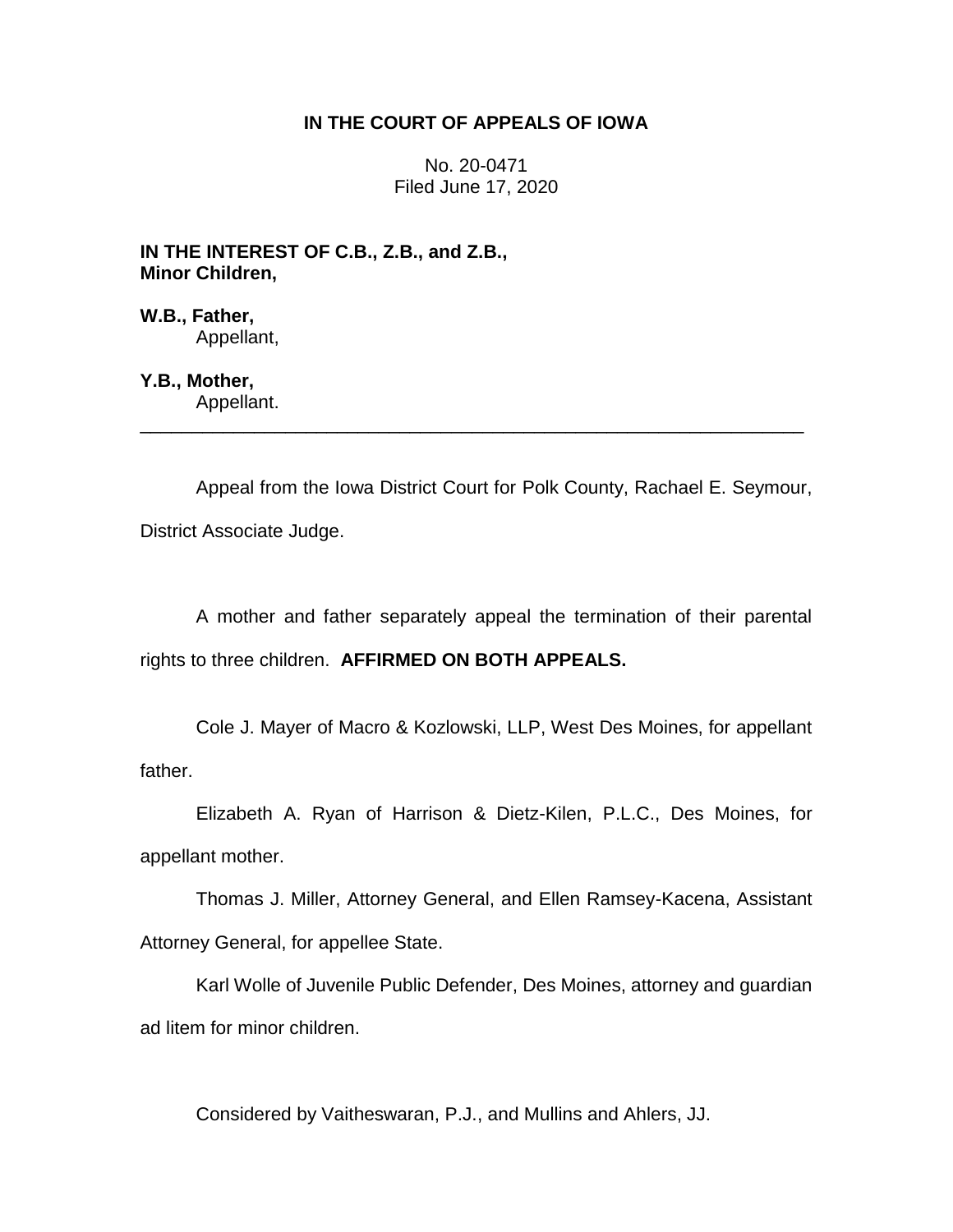### **VAITHESWARAN, Presiding Judge.**

Parents separately appeal the termination of their parental rights to twins and a third child, all born in 2014.

### *I. Ground for Termination*

The juvenile court terminated the parents' rights under Iowa Code section 232.116(1)(f) (2019), which requires proof of several elements, including proof the children could not be returned to parental custody. Both parents contend the State failed to prove the statutory ground. On our de novo review, we disagree.

According to the department of human services employee assigned to the case, the children came to the department's attention in late 2016, "due to concerns that" the mother was "failing to meet [their] medical needs." Specifically, the twins, born prematurely, "had a variety of medical complications." The department opened "an eligible services" case and, under the auspices of that case, transferred one of the twins to a specialized medical facility. The department also initiated services to assist the other twin and the third child as well as the mother. Because paternity testing had yet to be completed on the putative father, he did not participate in services.

Approximately one year after the "eligible services" case opened, the department sought and obtained an order formally removing the twin housed at the medical facility from the mother's custody. Meanwhile, the department determined that the twin in the mother's care had lost weight and was "fail[ing] to thrive" and the third child had yet to speak. The court adjudicated all three children in need of assistance and ordered the removal of the two remaining children from the mother's custody.

2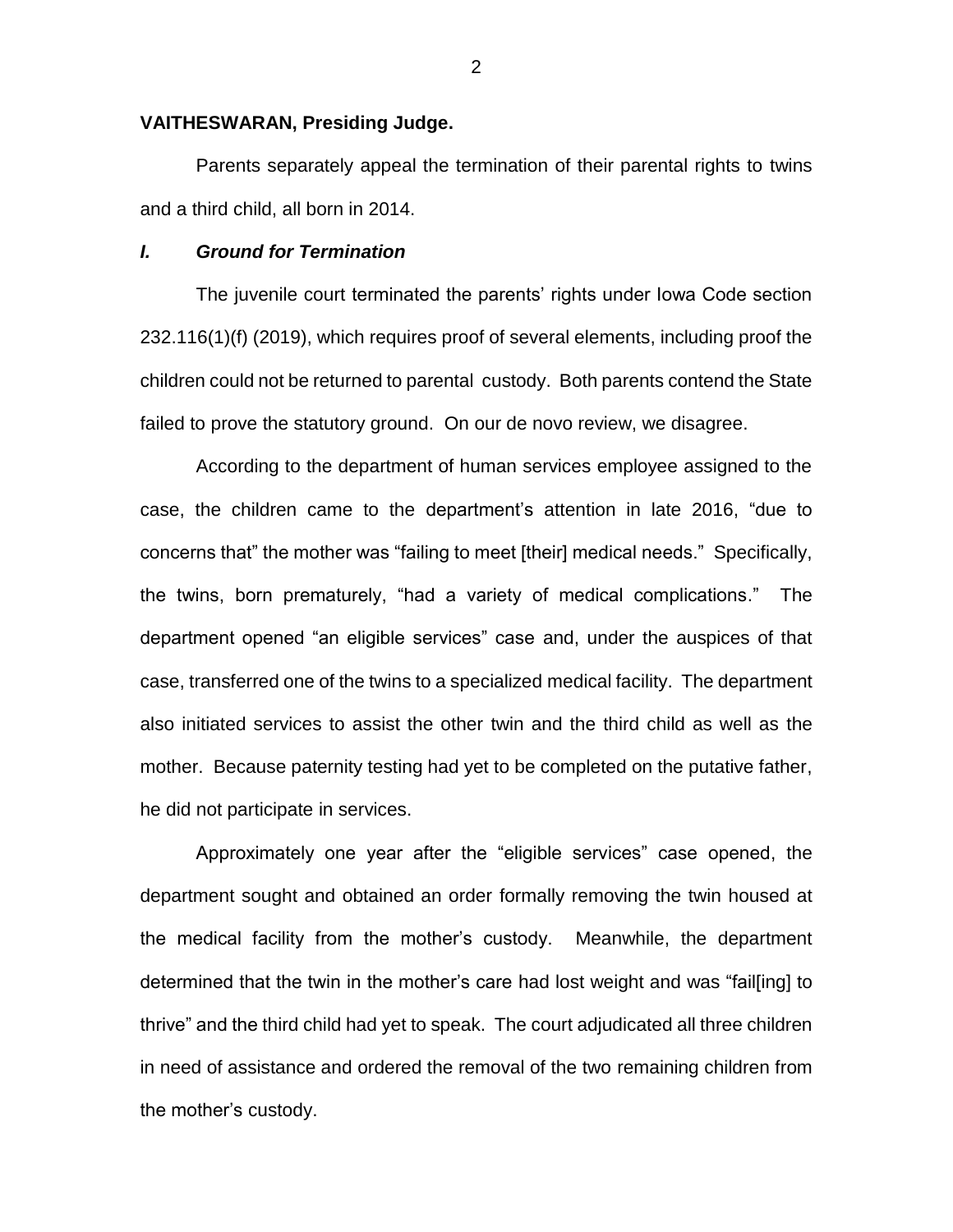The children remained out of the parents' custody throughout the proceedings. By the time of the termination hearing, the three children were in the same foster home.

Following the termination hearing, the juvenile court found the mother "attempted to 'check the boxes' by attending visits and medical appointments more consistently" but she "never meaningfully addressed the issues which led to the initial [department] involvement and subsequent removal." The record supports those findings.

Although the mother testified she "would make sure" the children would "have all their needs and their appointments" met if they were returned to her custody, she admitted she had difficulty getting the children to medical appointments when they were in her care, and she conceded the children's health and speech improved after they were removed.

The reports of a court-appointed special advocate (CASA) bolster the mother's concessions. She noted that the mother failed to attend "any of the children's therapy or doctors' appointments to understand their care needs." She expressed concern with "the long list of missed medical appointments" in light of the "care level needs of the children."

The service provider who supervised visits spoke to the mother about the missed appointments. She testified:

At some points when [the mother] didn't have a car it was transportation, but other than that, most of the answers I got were that she had to see, and it just didn't work with her schedule, and she wanted us to try to work with her schedule but could never get a concrete what her whole week of a schedule looked like.

3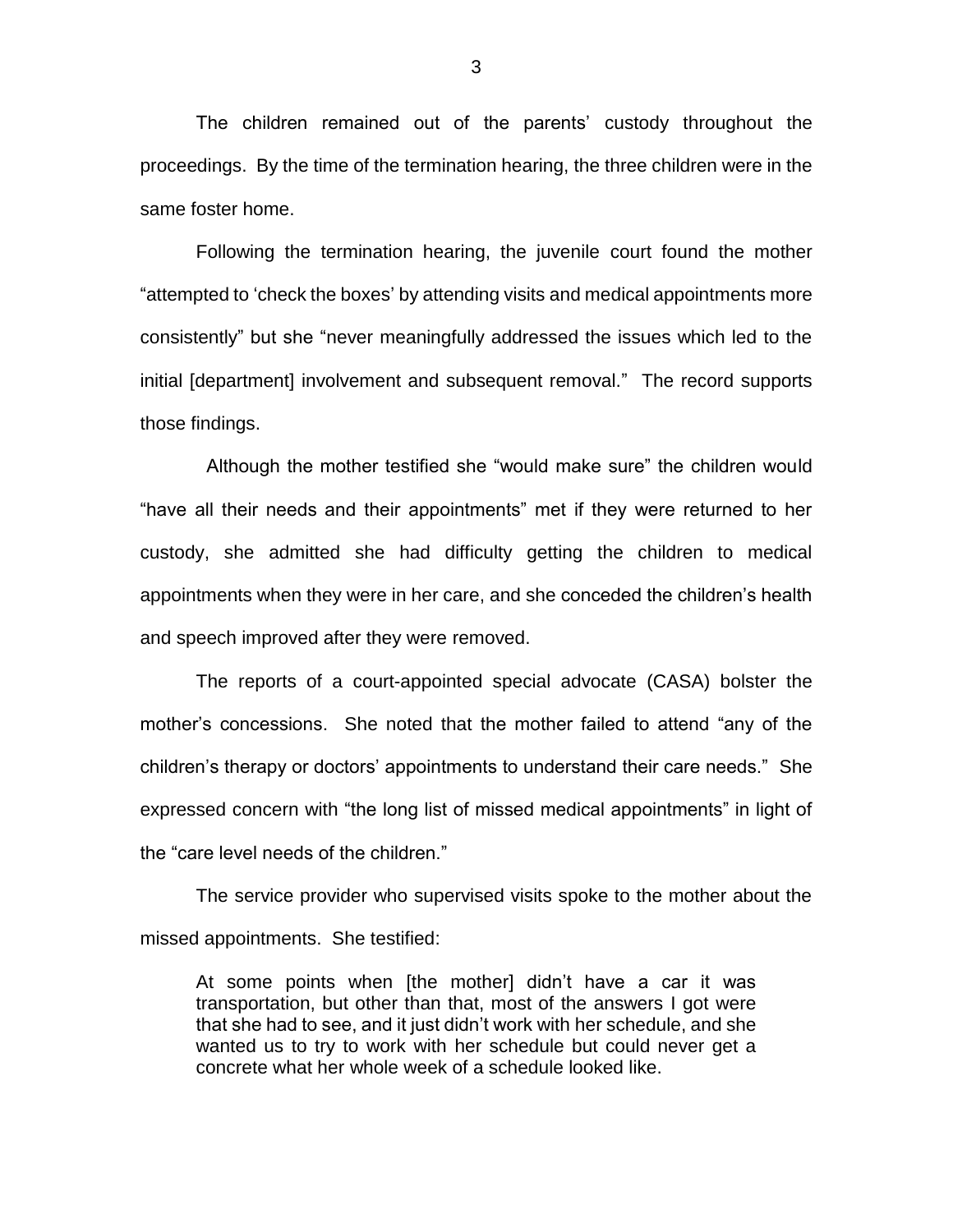The children's medical and educational records documented significant gains following removal. For example, less than a year after the oldest child's removal, a teacher reported "awesome progress on his reading goal." And a medical report on the twin who was diagnosed with "failure to thrive" stated the child was "making tremendous progress on growth" just three months after her removal.

 We are left with the department caseworker's testimony. She stated that, "[t]hroughout the two and a half years that we've been involved, [the mother] has not been able to demonstrate that she's able to meet their needs." While her testimony is relevant, it comes with baggage. Both parents expressed a belief that the caseworker viewed termination of their parental rights as a foregone conclusion. Her testimony supports their belief. First, she attempted to discredit the positive opinions of other professionals such as the mother's therapist and the visitation supervisor. After conceding the mother was discharged from therapy services for having "met her goals," she questioned whether the mother truly could have satisfied the goals within the time frame. And, after attending only two of the mother's numerous visits with her children, she attempted to undermine the visitation supervisor's testimony that the mother had positive interactions with them. Finally, she criticized the mother for failing to attend all the children's medical appointments but failed to mention that the department curtailed the mother's participation in those appointments. She also made no mention of the mother's completion of "care training" for the twin with severe disabilities—a fact documented in a CASA report. For these reasons, we afford the caseworker's testimony limited weight. Nonetheless, the record contains clear and convincing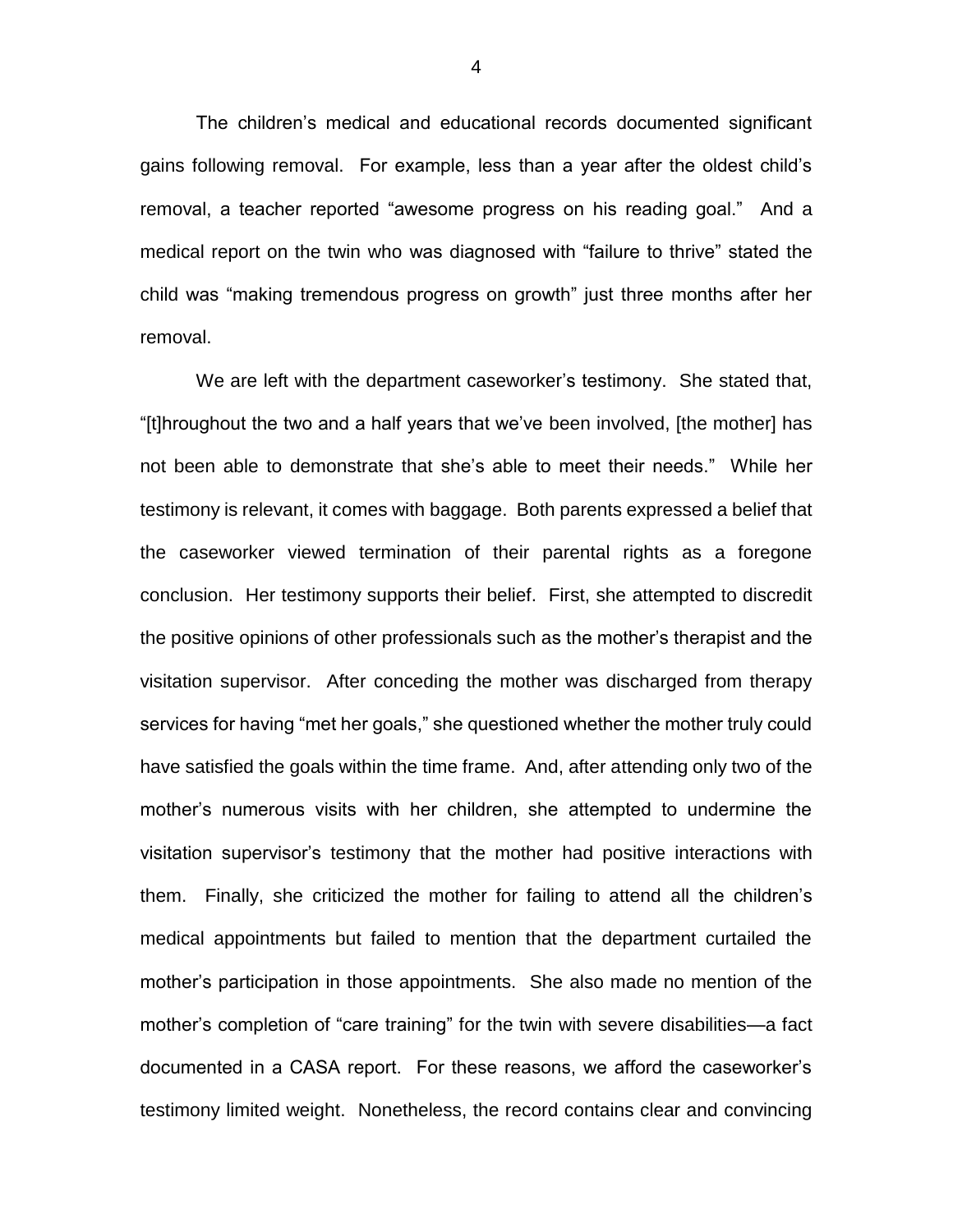evidence to support termination of the mother's parental rights under Iowa Code section 232.116(1)(f).

We turn to the father. The juvenile court gave several reasons to support its determination that the children could not be returned to his custody, among them the fact that he "never actually parented" them. We find support for the finding.

The father conceded he only cared for the twins on an unsupervised basis while their mother was visiting her mother in the hospital and he only did so a "[c]ouple hours at a time or so." Although he exercised supervised visits with the children after the child-in-need-of-assistance petition was filed, he acknowledged those visits were curtailed five months before the termination hearing, based on his unauthorized attempts to record the visits.

The CASA reported that the father did not "recognize the medical needs of the children and the need for so many doctors and appointments." She questioned "whether he underst[ood] what behaviors [were] developmentally appropriate for his children and how to keep them safe." The record contains clear and convincing evidence to support termination of the father's parental rights under section 232.116(1)(f).

# *II. Reasonable Efforts*

The department is obligated to make reasonable efforts to reunify parent and child. *See In re C.B.*, 611 N.W.2d 489, 493 (Iowa 2000). Both parents contend the department failed to satisfy the obligation.

The mother argues the department failed to evaluate her apartment to determine whether it was appropriate for in-home visits. She preserved error by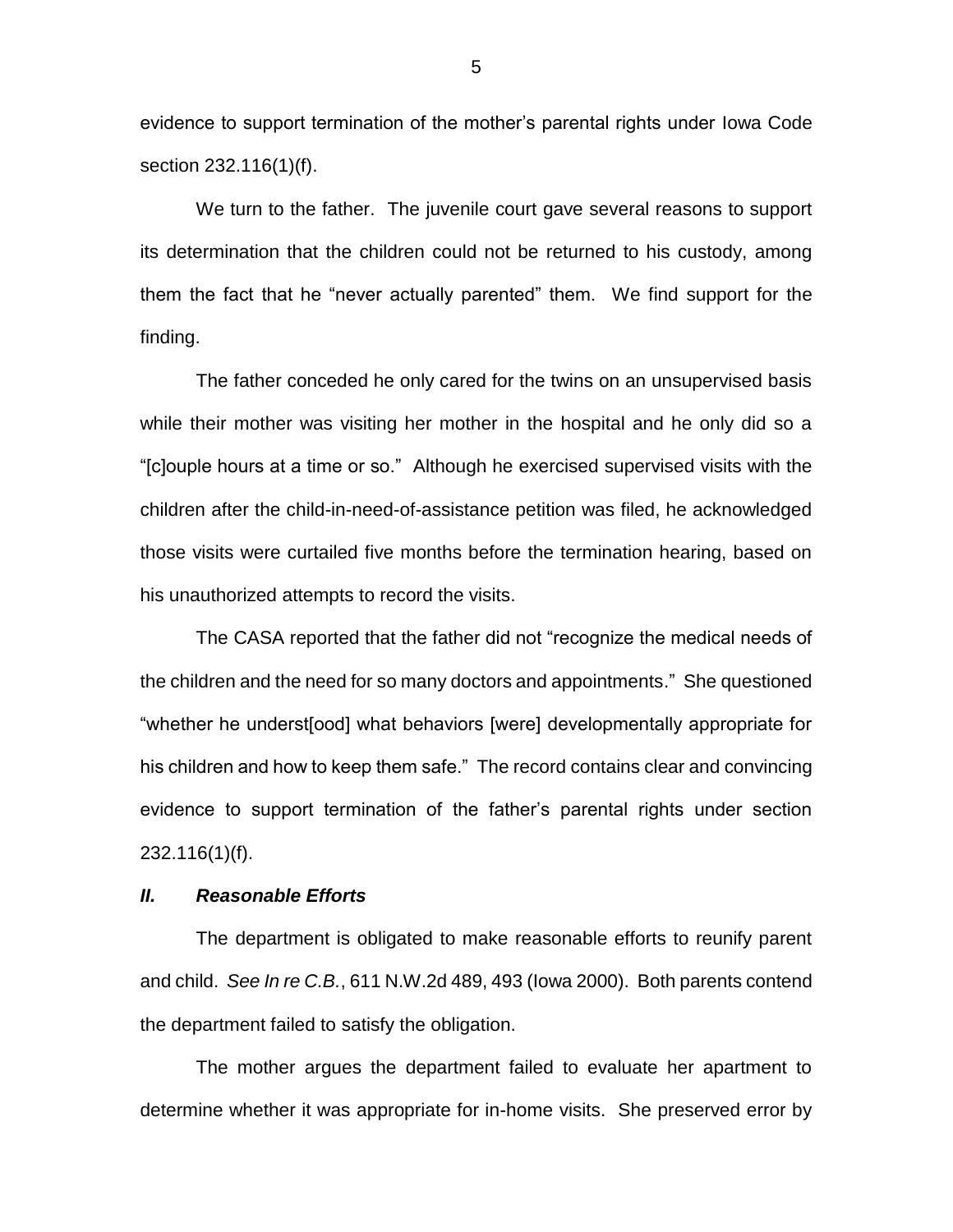formally requesting in-home expanded visits. Specifically, she asserted that the department failed to "assess the home for safety or visits . . . despite requests to the [department] [case]worker for home visits." In a permanency order, the juvenile court denied the request for expanded visits and ordered the State to file a termination petition.

We are persuaded that the department satisfied its reasonable-efforts mandate with respect to the mother. The department afforded her weekly supervised visits with the children at locations other than her apartment. Although the caseworker failed to inspect the mother's apartment when she first requested the service and, according to the mother, went to her old apartment rather than her new one when she ultimately followed up, her failure to do so became a moot point when the juvenile court denied her request for expanded visits.

Turning to the father, he contends he was denied the opportunity to attend the children's medical appointments. The record is unclear on this question. Although he testified he was not allowed to attend physical therapy sessions for the twin at the specialized medical facility, he also stated he had no problem with the staff there. Be that as it may, he acknowledged the department provided a referral for subsidized housing, "some referrals" for therapy, and visits with the children until he began recording them. We conclude the department satisfied its reasonable-efforts mandate with respect to the father.

#### *III. Best Interests*

The father argues termination was not in the children's best interests. *See*  Iowa Code § 232.116(2). Given his limited role in the children's lives and the discomfort that one of the twins showed during supervised visits with him, we agree

6